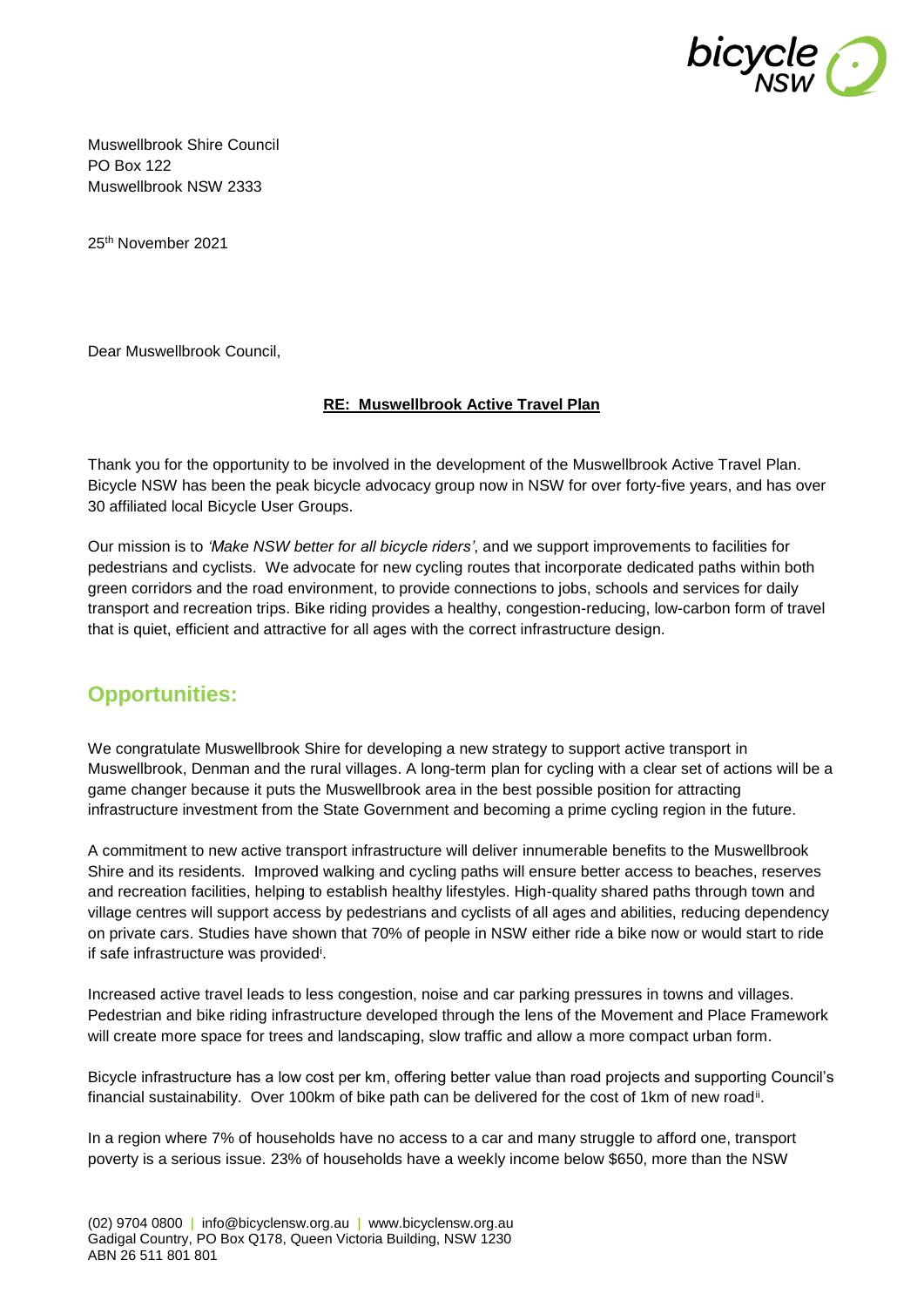average of 19%<sup>iii</sup>, and inequality is likely to widen further with rising housing costs and changing employment patterns. If education facilities, workplaces and community facilities can be accessed safely on foot or by bike, families can be released from the financial burden of owning multiple cars.

Bike riding facilities are proven to attract tourists and support the visitor economy. New businesses will be needed to support eco-, active and adventure tourism while existing businesses benefit from increased passing trade and foot traffic<sup>iv</sup>. The Upper Hunter already attracts touring cyclists but a focus on this market would bring substantial benefits as the mining economy fluctuates over the coming years.

The Muswellbrook Active Travel Plan should be developed with regard to other relevant strategies for Muswellbrook Shire LGA to ensure it maximises opportunities to improve the active transport network. These plans include:

Hunter Regional Plan 2036<sup>v</sup> was prepared by the Department of Planning, Industry and Environment and sets out four goals and 27 directions to help achieve a vision for the Hunter to be the leading regional economy in Australia. Muswellbrook is identified as a 'strategic centre' and Denman is a 'local centre'. The population of the LGA is expected to grow from 17,150 in 2016 to 20,300 in 2036, an increase of 18%. The expansion of walking and cycling infrastructure plays a key role in Direction 9: Grow tourism in the region, Direction 17: Create healthy built environments through good design and Direction 18: Enhance access to recreational facilities and connect open spaces

Muswellbrook Local Strategic Planning Statement 2020-2040 is still being prepared. It recognises that Muswellbrook is a *'community in transition'* and has a strategic vision for *'a more sustainable community, environment and economy through diversification'*. Active transport infrastructure could help develop safe, connected and liveable communities, increase resilience to climate change, reduce carbon emissions and foster new industries such as sustainable tourism.

Muswellbrook Community Strategic Plan 2017-2027<sup>vi</sup> has a new focus on economic diversification and resilience, transition to a low carbon future, education and skills, reflecting the increasing uncertainty about the future of the thermal coal industry. Twenty five goals are divided into 6 key streams in which Council delivers services to the community. Under 'Community Infrastructure', integrated pedestrian and cycling networks would support Goal 19 for well-planned, safe and reliable infrastructure, and Goal 21 for the safe movement of residents around the Shire. It is important to note that encouraging active travel is very important in achieving goals across all 6 themes – for example, Goal 1: Support Job Growth; Goal 2: Diversify the economy; Goal 5: Improve the liveability and amenity of the Shire's communities; Goal 7: Build social inclusion and Goal 14: Reduce the community's impact on the environment.

Muswellbrook Town Centre Strategy 2016<sup>vii</sup> establishes a land use strategy to ensure key urban design principles are incorporated into future development opportunities within Muswellbrook Town Centre. Ten key strategic directions include several objectives which rely on better active and public transport infrastructure – for example, 6. Enhanced Waterfront Connections (providing new pedestrians and cycle links to the Hunter River, Muscle Creek and smaller gullies), 7. Enhanced accessibility and safety (improving walkability and encouraging access by bike through infrastructure upgrades and new signage), and 8. Improved Environmental Sustainability and Amenity (delivering a new integrated transport hub).

Walk and Cycle Plan for Muswellbrook and Denman 2009<sup>viii</sup> highlights several opportunities for active travel infrastructure in the townships. Many streets are wide with limited traffic and could accommodate on-street separated cycle paths. In many locations quite simple upgrades could connect existing shared paths to improve the network. However, there are many constraints including: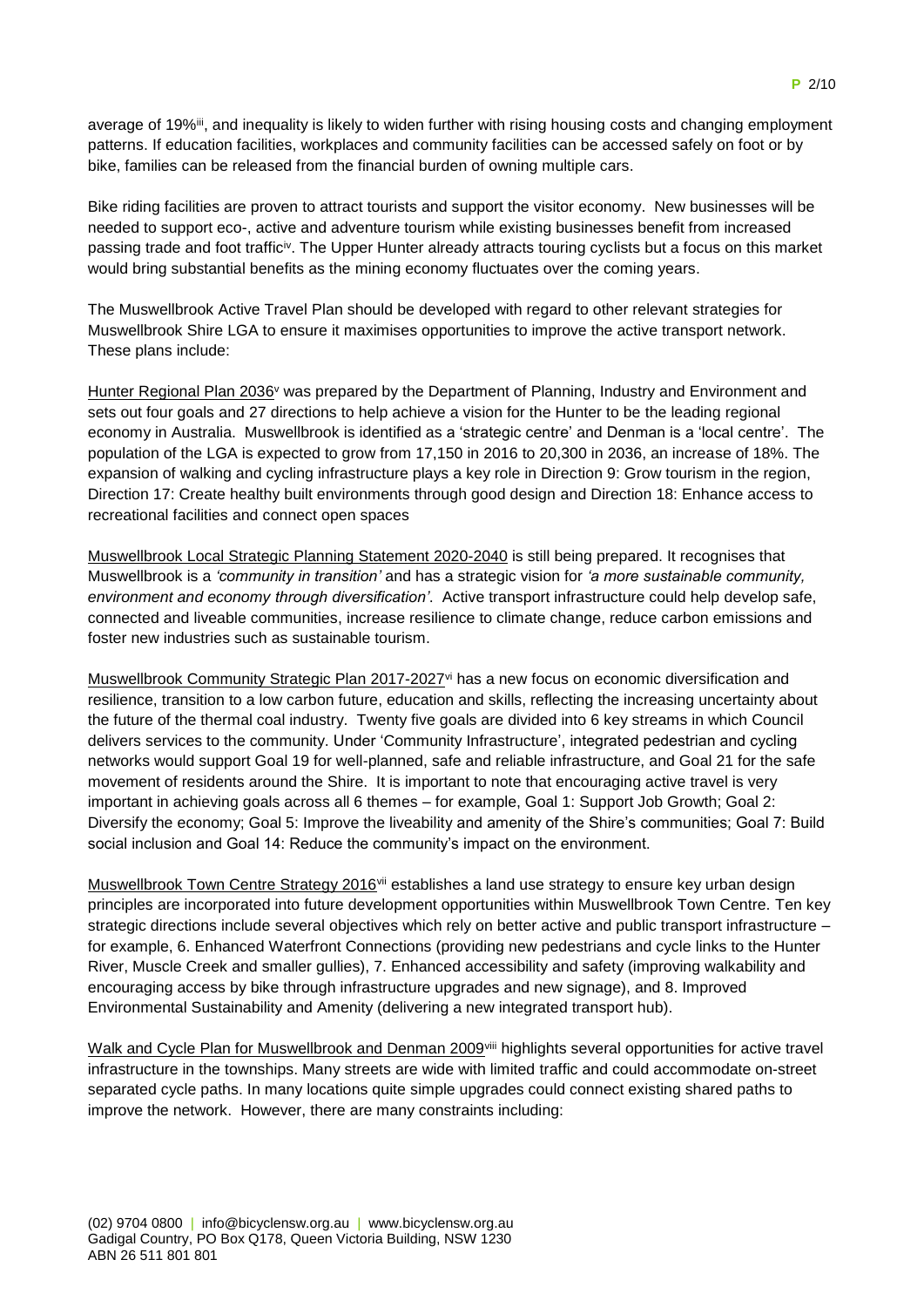- major barriers to movement, such as the New England Highway, the rail line and the Hunter River. Limited crossing points are in the form of bridges and underpasses which are too narrow to allow safe passage by pedestrians and cyclists.
- steep topography in the residential areas
- privately owned land preventing the completion of paths
- safety issues occur where paths are located in secluded park reserves
- cul-de-sacs in new developments which prevent direct trips
- a lack of shade making trips on foot and cycle unpleasant during hotter months.

Networks were proposed for Muswellbrook (Figure 1) and Denman, with key attractors such as schools and workplaces mapped and connected. An implementation plan aimed to deliver the most useful sections first. Most of the network was due to be completed within 10 years – that is by 2019. It is apparent from a current Google Maps extract (Figure 2) that few of the paths have been delivered.





(02) 9704 0800 | info@bicyclensw.org.au | www.bicyclensw.org.au Gadigal Country, PO Box Q178, Queen Victoria Building, NSW 1230 ABN 26 511 801 801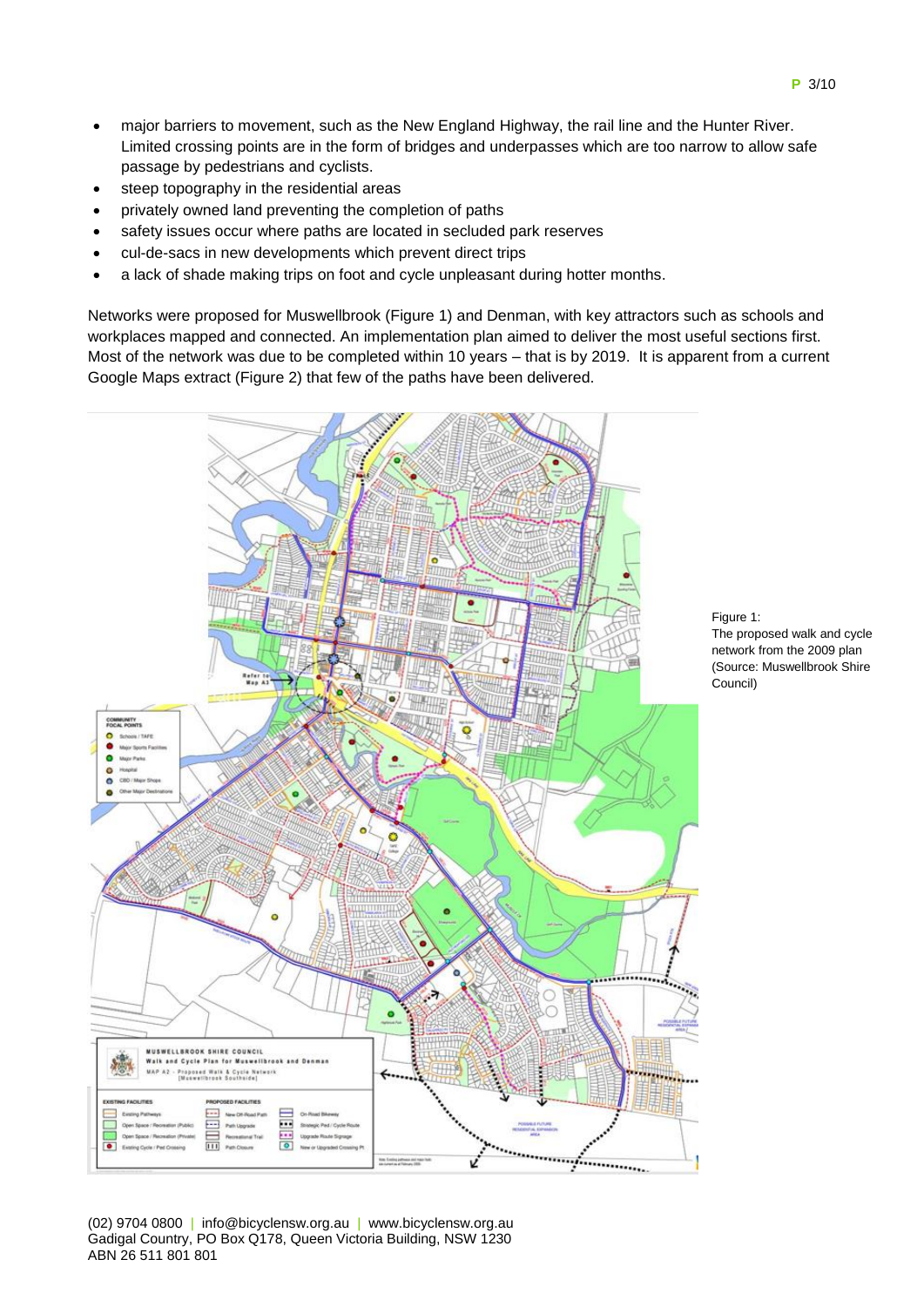

Figure 2: The bike network in 2021 (Source: Google Maps)

## **Recommendations:**

Bicycle NSW requests that Muswellbrook Shire considers the following recommendations when developing the new Active Travel Plan:

### **1. Provide cycling infrastructure that is segregated from vehicles on main roads**

Bicycle NSW supports bicycle infrastructure that is completely separated from vehicles on main roads to cater for riders of all ages and abilities. Mixed traffic cycle routes are only appropriate where speed limits or traffic volumes are very low.

According to the best practice 'cycling segmentation' model, developed in Portland USA to identify the type and needs of existing and potential bike riders<sup>ix</sup>, such cycle paths will allow 70% of local residents to consider journeys by bike (Figure 3). The area has some steep inclines but the increasing use of e-bikes and other micromobility devices will ensure that active transport options are accessible to all residents.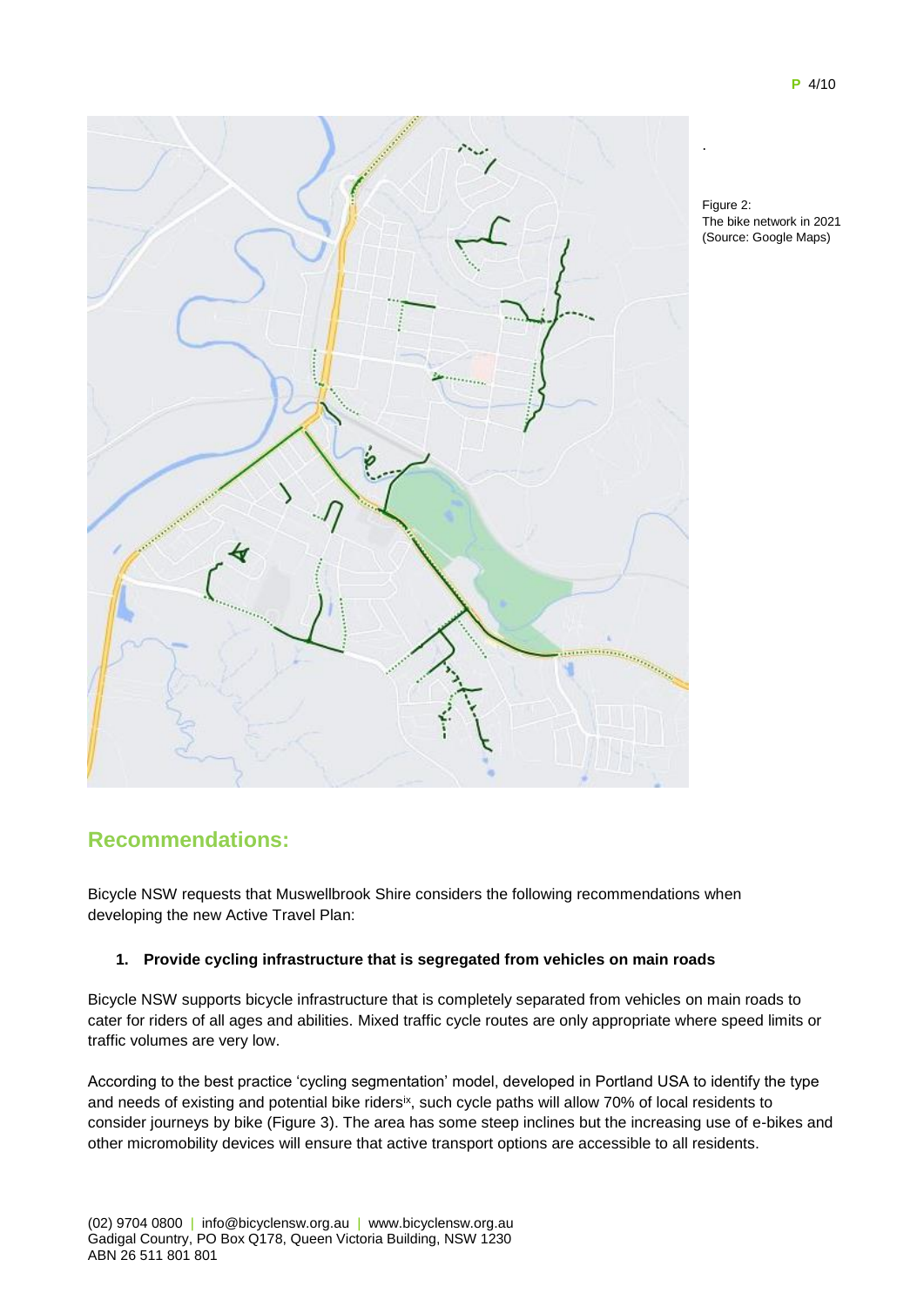

Figure 3: Four general categories of comfort levels for cycling as transportation. (Source: North Sydney Council)

The Bicycle NSW *Build it for Everyone* policy pillar<sup>x</sup> sets a standard that bicycle infrastructure should be fit for eight year old children or elders to ride on. Door zone bike lanes, bike stencils on the road and dangerous intersections will continue to deter the  $48\%$ <sup>xi</sup> of people who are 'interested but concerned', from making the switch to bike riding.

There has never been a better time to build for bike riding and active transport, as evidenced in the new Transport for NSW policies that require State projects to prioritize road space for active transport:

- Providing for Walking and Cycling in Transport Projects Policy CP21001<sup>xii</sup>
- Road User Space Allocation Policy CP21000xiii

The policies establish a road user hierarchy that considers pedestrians first and private cars last, as shown in Figure 4:

## **Order of Road User Space Considerations**



Where there are few pedestrians, shared paths through parks or on footpaths are a suitable solution. In areas with high levels of pedestrian and cycling activity, standard shared paths will not lead to an acceptable level of amenity and safety for either walkers or riders as conflict occurs between different users. Shared paths with a minimum width of 3.5m must be provided and where this is not possible on the footpath, separated cycle paths within the road environment should be considered.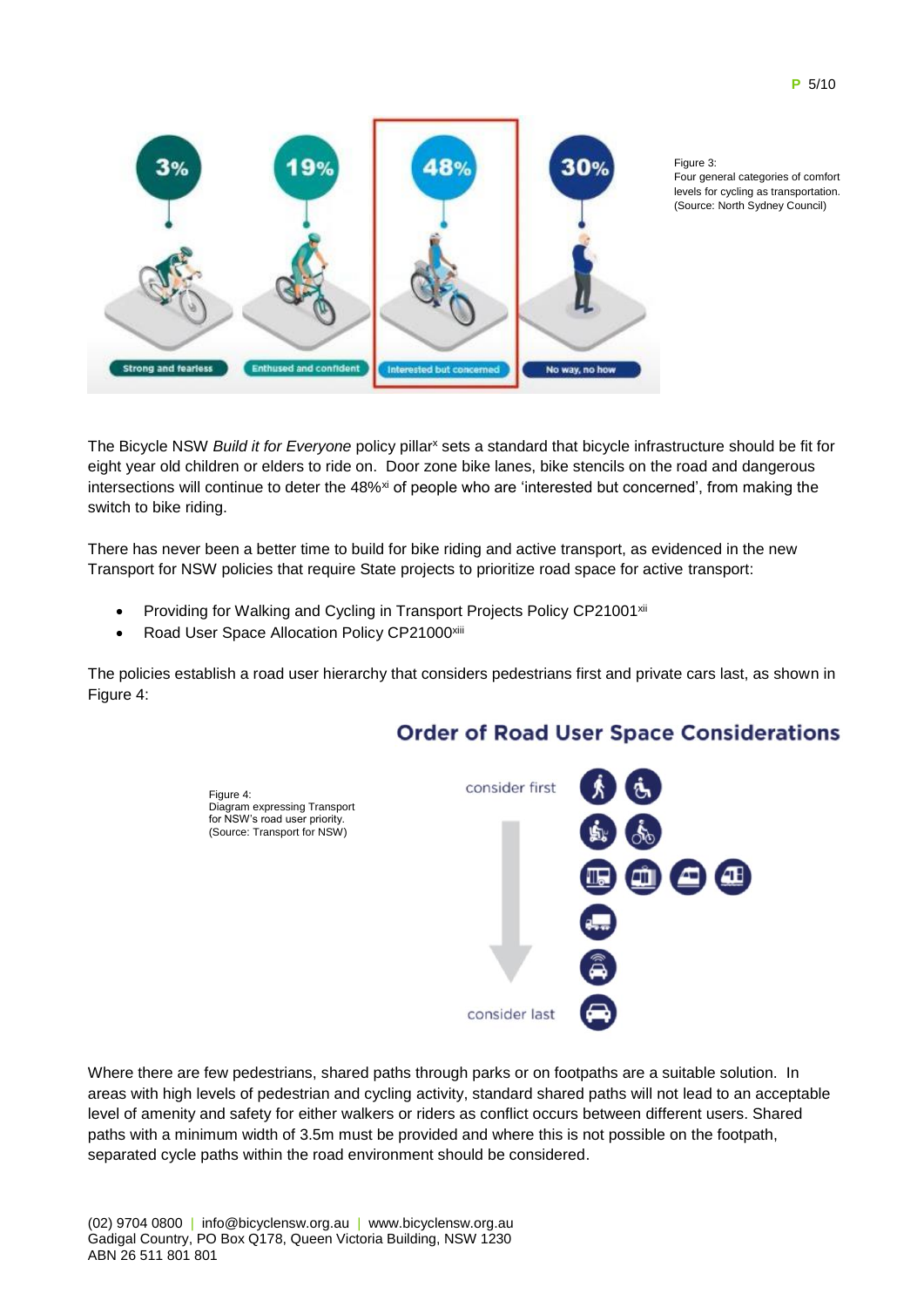Muswellbrook Shire Council must initiate brave discussions with Transport for NSW and the community about reallocating road space from private cars to reflect the priorities set out in the Road User Space Allocation Policy and Council's own policies. Any increase in inconvenience to car drivers, created by reducing road space for driving and parking private vehicles, will incentivise the mode-shift that Transport for NSW and Council seek. This will benefit local residents with quieter streets, and less pollution, noise and through-traffic.

Many cities, including Sydney and Brisbane, have installed pop-up cycleways to expand the network quickly. These lanes have demonstrated the importance of physical separation to the usability of bike infrastructure, while showcasing less expensive ways to provide it (Figure 5). Permanent changes to curbs, parking and landscaping can then be made when funds allow.

Bicycle NSW has drawn together the relevant standards, policies and resources on our [website](https://bicyclensw.org.au/rays-corner/) and we are happy to support Council's efforts to test and implement cycle paths and new treatments.



Figure 5: Pop-up infrastructure in Sydney (Source: Bicycle NSW / Randwick Today)

### **2. Reduce speed limits to 30km/h on local streets**

30 km/h limit streets reduce the need for separate bicycle infrastructure on local residential roads. 30 km/h has been shown as an optimal speed limit to allow people driving and cycling to share the road safelyxiv and is becoming a standard speed limit in many parts of the world. All single lane roads in Spain have been under a 30km/h limit since May 2021 and 30% of UK residents live in 20mph areas<sup>xy</sup>.

Lower speed limits are an important building block for Vision Zero, an approach to road safety that was launched in Sweden in 1994 with the simple premise that no loss of life is acceptable. The Vision Zero approach has been highly successful and has spread to many other countries. The key policies include prioritizing low urban speed limits, pedestrian zones, physical separation between bicycle and car traffic, data-based traffic enforcement and behaviour-change education<sup>xvi</sup>.

#### **3. Future proof the active transport network**

The status quo of walking and cycling activity in the Muswellbrook Shire is likely to change rapidly. The density of walkers will increase when new housing and retail is delivered as proposed. An upswing in travel by bikes has occurred recently due to COVID-19, individual reactions to climate change, a surge in online delivery services and the growing popularity of e-bikes. In addition, State policies to address climate change and urban liveability will add to pressures on councils to secure a much bigger travel share for walking and cycling. It is important to future proof the cycle network by allowing for increased demand at the outset.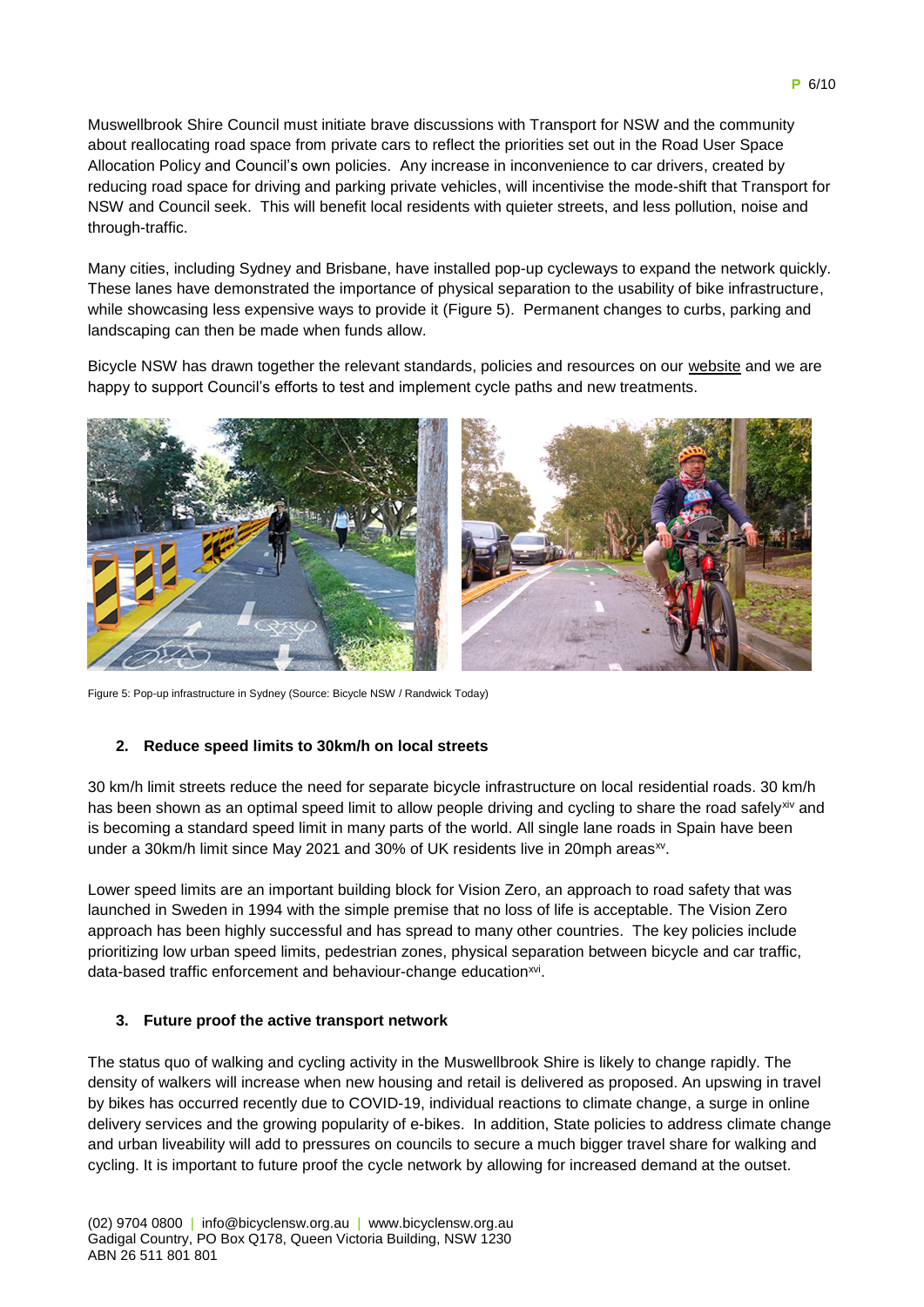Paths should be wide enough for overtaking and must accommodate a range of mobility options such as cargo bikes and disability scooters. As discussed above, pedestrians and bike riders should be separated where possible.

Bicycle NSW recommends referring to the new Cycleway Design Toolbox<sup>xvii</sup> and the 2017 Austroads Cycling Aspects of Austroads Guides (AP-G88-17) to ensure that the paths are constructed to current best practice.

### 4. **Include clear numerical targets and timeframes for increasing active travel**

Muswellbrook Shire should set ambitious numerical targets to expand the cycling network, reducing reliance on private vehicles and curtailing increases in congestion and pollution as the population grows.

### **5. Develop facilities for cycle tourism**

Cycle tourism has enormous potential to attract visitors to regional areas and provide business opportunities for local residents. The Northern Rivers Rail Trail will be a catalyst for the Tweed Valley becoming an important hub for cycling. The Tumbarumba to Rosewood trail has brought a constant flow of visitors to small villages in the area since it opened in 2020, supporting 9 new businesses<sup>xviii</sup>. Tourism on neighbouring [Brisbane Valley Rail Trail](https://www.tmr.qld.gov.au/bvrt) (BVRT) is going from strength to strength. The BVRT is a great example of what can be achieved through community and government support.

Dedicated infrastructure is not always required for tourist routes. Establishing a series of waymarked routes on scenic back roads and publishing maps and resources to promote cycle touring will draw cyclists from far and wide and support a vibrant rural economy. The Central West Trail near Dubbo provides a 400km waymarked loop that has revitalised several country towns since April 2020<sup>xix</sup>, attracting thousands of cyclists to the area for a 5- or 6-day adventure. It is important to work closely with neighbouring LGAs to facilitate longer touring routes. Waymarked bicycle trails link the vineyards of the Lower Hunter and the Barossa Valley. The attractive wine country around Muswellbrook should have a network of back road routes to draw tourists from far and near.

Mountain biking is also very popular. The Blue Derby trails in north-eastern Tasmania provide an excellent example of bike tourism bringing economic benefits for local communities. \$3.1 million was invested in mountain bike trails in 2015. Now, more than 30,000 tourists visit the trails each year, injecting more than \$30 million back into the Tasmanian economy<sup>xx</sup>.

Share bike rental hubs should be provided in tourist centres to ensure access to the trails for all visitors. Facilities for e-bike charging, bike maintenance and bike storage need to be created in key locations.

### **6. Work with train and bus operators to allow carriage of cycles**

Although bikes can be wheeled onto the CityRail services to Muswellbrook, they must be boxed and weigh under 20kg to be accepted onto the faster regional trains. Only a limited number of bikes (usually 5) can be carried on each train. Many bicycles, such as e-bikes and tandems, do not fit within the size and weight limits. This is a serious impediment to bike-related tourism, particularly as e-bikes grow in popularity, opening up cycle touring to a much broader demographic.

In view of the economic, health and environmental benefits of encouraging cycling, Bicycle NSW urges Muswellbrook Shire Council to join the campaign for new trains currently being procured by the NSW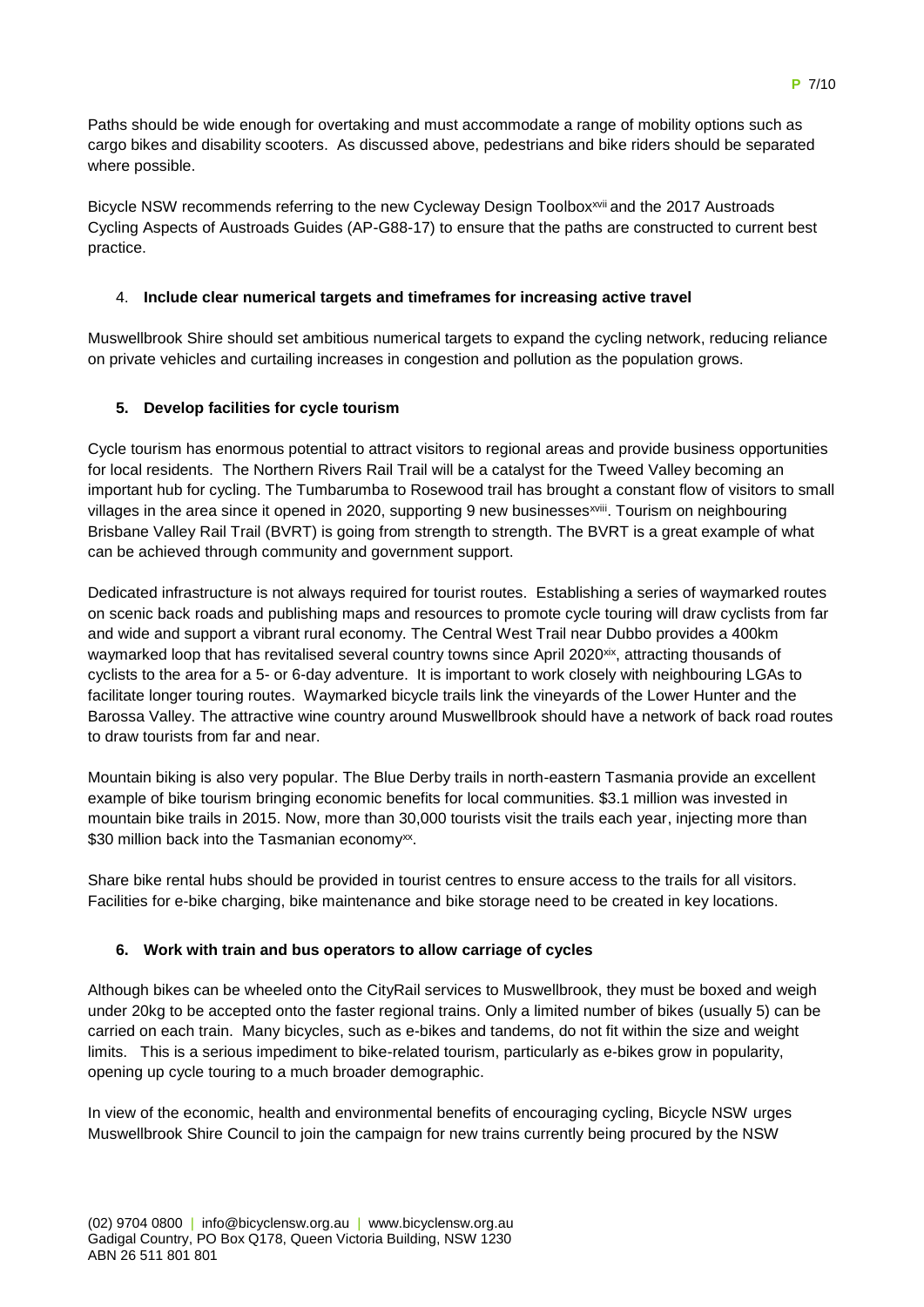Government to have more space allocated to bicycles, with roll on/roll off storage replacing the requirement to box bikes. Please see<https://bicyclensw.org.au/bikes-on-nsw-trainlink-campaign/> for more information.

We also suggest initiating discussions with bus operators to develop a strategy to allow bikes to be carried on buses. This will allow one-way trips, open up the cycle network to a wider range of users and provide access to trails and everyday destinations without using a car.

### **7. Improve safety on rural roads linking smaller towns and villages**

Bicycle NSW has consulted with local cycling advocates and a key request is that the main roads connecting smaller villages are made safer for cyclists. In the short term, wide shoulders, signage, speed restrictions and intersection improvements are essential. In the longer term, separate cycle paths should be developed along key routes.

### **8. Increase tree canopy cover over the walking and cycling network**

Climate change is causing an increase in hot weather in Country NSW. Much of the Hunter Valley experiences 10-20 days each year where the maximum temperature is greater than 35°C. Maximum summer temperatures are predicted to increase by 2.3°C by 2070 when 40 annual hot days over 35°C are likely<sup>xxi</sup>. It is essential to create a tree canopy over footpaths and shared paths to ensure that they are comfortable to use in the warmer months, allowing opportunities for exercise and mitigating the health impacts of inactivity, such as diabetes and heart disease. The correct trees for the climate, soil and topography must be selected, and an adequate maintenance programme instigated. We recommend that Muswellbrook Shire Council follows the research being undertaken into heat resilient street trees at Western Sydney University through the [Which Plant](https://www.westernsydney.edu.au/environmental_sustainability/home/living_labs/which_plant_where) Where? Project.

### **9. Maintain a focus on the important details of the cycle network**

While creating a regional network is essential, it is the detailed design of cycle routes, end of trip facilities, wayfinding and education that will encourage the uptake of cycling and reduce dependence on private vehicles.

It is essential to ensure that popular daily destinations such as town centres and schools are easy to reach by bicycle for all residents of all ages and abilities. In particular, safe connections with all education facilities along the routes must be incorporated. Cycling infrastructure needs to be safe and continuous to increase the mode share of cycling and reduce congestion associated with school journeys. Without proper separation from vehicles and safe intersections, parents will still feel driving their children to school and activities is the only way to keep them safe from being hit by cars.

Integration of the routes with bus stops is essential to ensure easy access by bike and foot. All public transport journeys start and finish with a walk or cycle. Providing high-quality, safe conditions for active travel to bus routes will break down the first/last mile barrier which can inhibit take-up of public transport.

Accessibility for everyone must be considered. Paths are to be smooth, free of obstructions and wide enough to accommodate disability scooters, double prams and cargo bikes.

Parking and other end of trip facilities should be provided at journey end locations to further support riders and encourage participation. The Muswellbrook DCP should be reviewed to ensure sufficient cycling parking is provided in future developments, including facilities for charging e-bikes.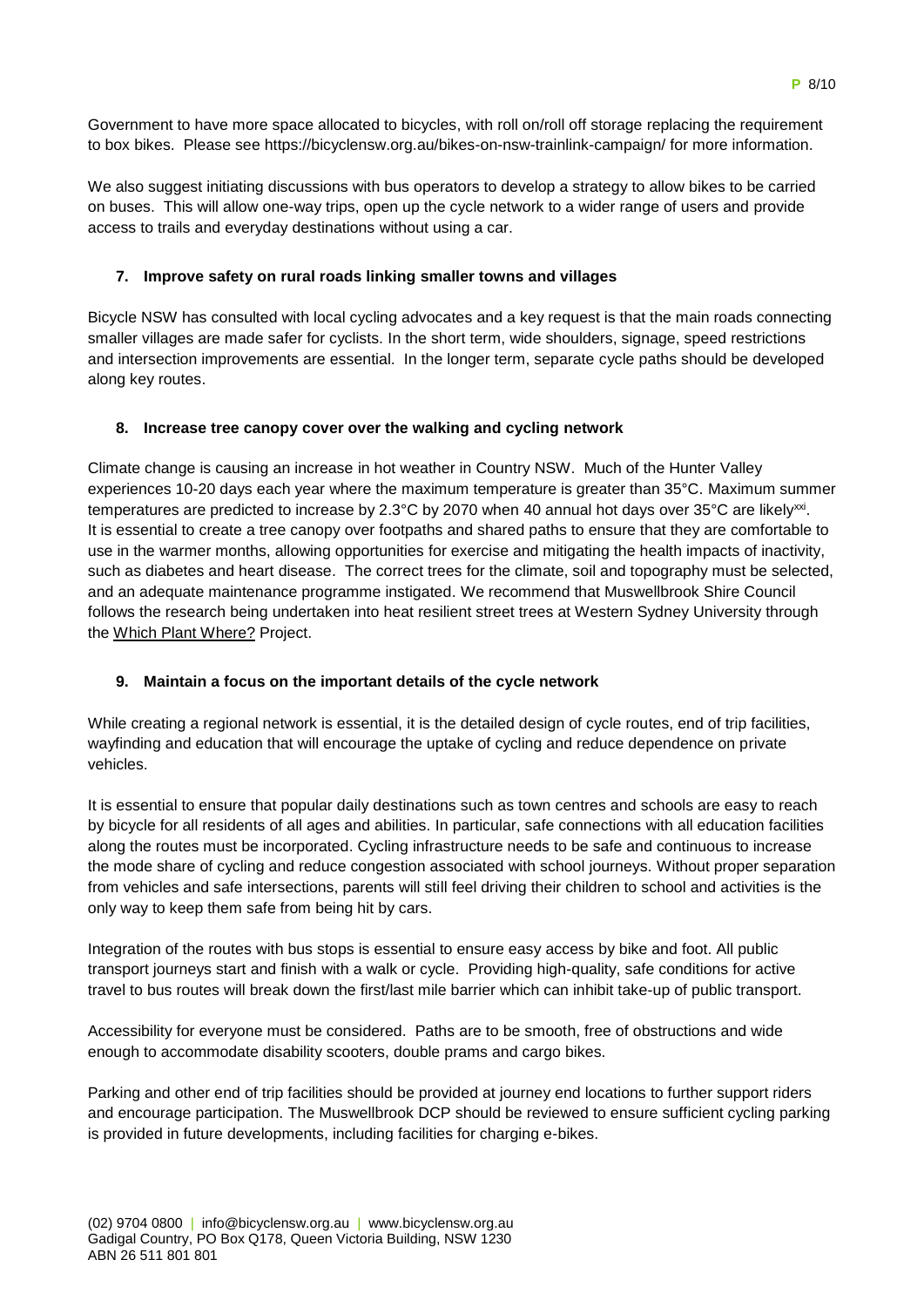Wayfinding supports visitors by clearly articulating and communicating the most efficient and safest route. Signage style for wayfinding should be consistent throughout the LGA and reflect the diversity of the community.

Finally, education, information and events to promote walking and bike riding as a form of transport are an important part of any plan to increase participation in active travel.

# **Conclusion:**

Bicycle NSW encourages Muswellbrook Shire Council to plan for game-changing upgrades to the active transport network in the LGA. Safe infrastructure to support walking and bike riding will benefit everyone in the community, reducing congestion and pollution while improving public health, providing more equitable access to employment, services and public transport and attracting tourism.

We look forward to working with Muswellbrook Shire Council to progress the delivery of active transport infrastructure in the near future.

Yours faithfully,

## *Sarah Bickford*

Bike Planner Bicycle NSW

content/uploads/2021/09/IPR-2017-2027-Community-Strategic-Plan.pdf

<sup>&</sup>lt;sup>i</sup> Byron Shire Bike Plan. 2019. https://www.byron.nsw.gov.au/files/assets/public/hptrim/traffic-and-transport-planningmedium-and-long-term-development-transport-strategies-2013-2020/byron-shire-10-year-bike-plan-2019-final-adoptedplan-only-without-appendix-24.2017.50.1.pdf 1

ii PIA. 2013, Sept 3. https://www.planning.org.au/documents/item/5578

iii Australian Bureau of Statistics. Quickstats for Muswellbrook LGA 2016.

[https://quickstats.censusdata.abs.gov.au/census\\_services/getproduct/census/2016/quickstat/LGA15650?opendocument](https://quickstats.censusdata.abs.gov.au/census_services/getproduct/census/2016/quickstat/LGA15650?opendocument) iv Jerome N [Rachele.](https://theconversation.com/profiles/jerome-n-rachele-251972) Do the sums: bicycle-friendly changes are good for business, The Conversation [Online as at 24/2/2021[\] Do the sums: bicycle-friendly changes are good business \(theconversation.com\)](https://theconversation.com/do-the-sums-bicycle-friendly-changes-are-good-business-58213)

<sup>v</sup> DPIE. 2016. Hunter Regional Plan 2036. https://www.planning.nsw.gov.au/-/media/Files/DPE/Plans-and-policies/Plansfor-your-area/Regional-plans/Hunter-Regional-Plan-2036.pdf

vi Muswellbrook Community Strategic Plan 2017-2027. https://www.muswellbrook.nsw.gov.au/wp-

vii Muswellbrook Town Centre Strategy. 2016. https://www.muswellbrook.nsw.gov.au/wp-

content/uploads/2021/11/Muswellbrook-Town-Centre-Strategy.pdf

viii Walk and Cycle Plan for Muswellbrook and Denman 2009[. https://www.muswellbrook.nsw.gov.au/wp-](https://www.muswellbrook.nsw.gov.au/wp-content/uploads/2021/11/2009-Walk-and-Cycle-Plan-for-Muswellbrook-and-Denman.pdf)

[content/uploads/2021/11/2009-Walk-and-Cycle-Plan-for-Muswellbrook-and-Denman.pdf](https://www.muswellbrook.nsw.gov.au/wp-content/uploads/2021/11/2009-Walk-and-Cycle-Plan-for-Muswellbrook-and-Denman.pdf)

xvi Roger Geller. (2009). Four types of cyclists. Portland Bureau of Transportation.

https://www.portlandoregon.gov/transportation/article/264746

<sup>x</sup> Bicycle NSW (2018) Our Policy, [online as at 24/2/2021]<https://bicyclensw.org.au/our-policy/>

 $x$ <sup>i</sup> 70% of people when surveyed said they would ride more if they felt safe

NSW Government, Sydney's Cycling Future (2013) [Online as at 24/2/2021]

<https://www.transport.nsw.gov.au/sites/default/files/media/documents/2017/sydneys-cycling-future-web.pdf>

xii NSW Government, Providing for Walking and Cycling in Transport Projects Policy CP21001, [Online as at 19/2/2021] [www.transport.nsw.gov.au/system/files/media/documents/2021/providing-for-walking-and-cycling-in-transport-projects](http://www.transport.nsw.gov.au/system/files/media/documents/2021/providing-for-walking-and-cycling-in-transport-projects-policy.pdf)[policy.pdf](http://www.transport.nsw.gov.au/system/files/media/documents/2021/providing-for-walking-and-cycling-in-transport-projects-policy.pdf)